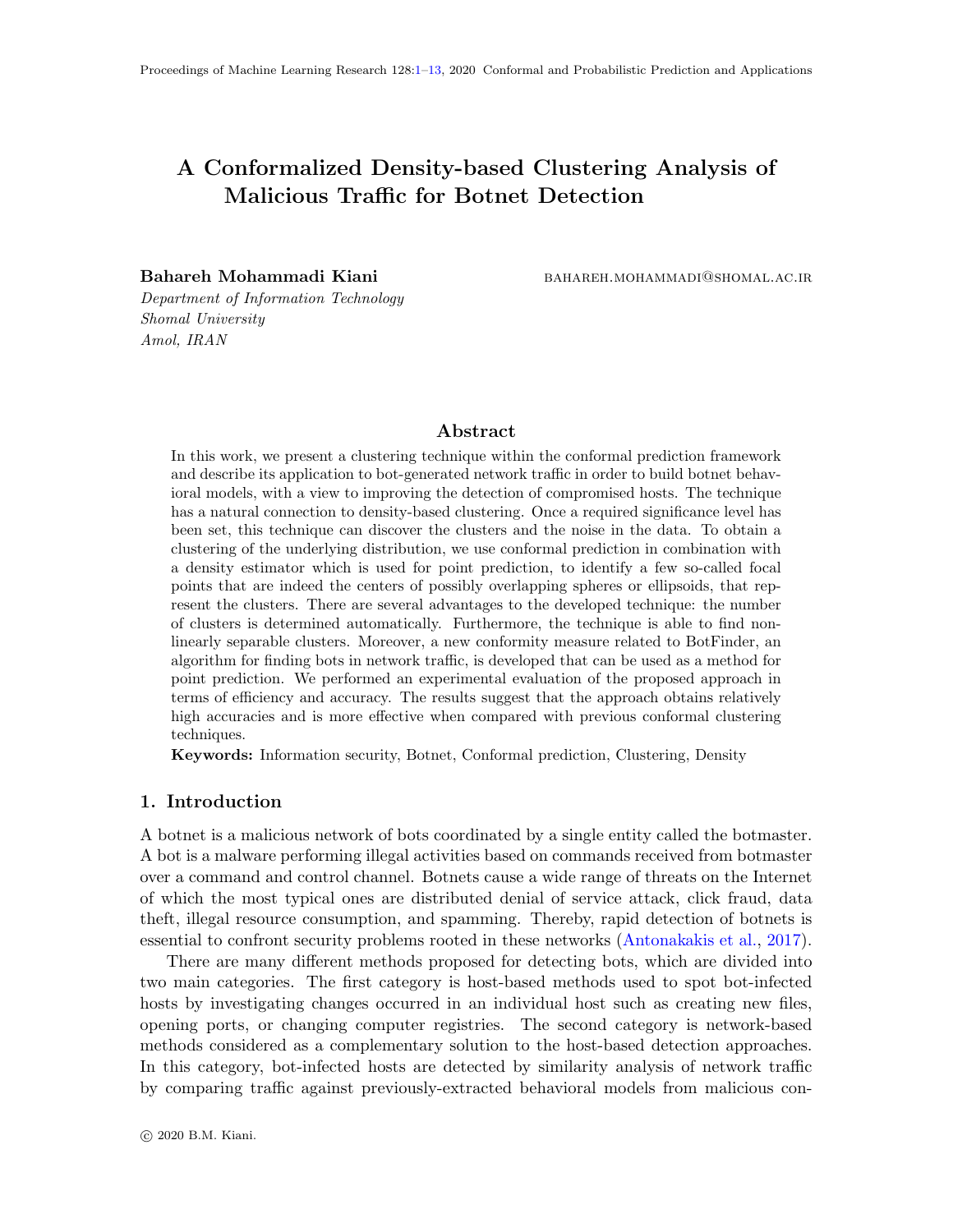nections. Moreover, network-based methods include two main methods, namely domain name system (DNS) traffic analysis and the main traffic analysis including non-DNS traffic. These methods are all based on the following observations which define the core network behavior of bots: (a) Bots of a certain family follow a similar network behavior pattern in their communication with command and control server. (b) The relationship between the botmaster and bots has a one-to-many pattern [\(Khattak et al.,](#page-11-1) [2013;](#page-11-1) [Amini et al.,](#page-11-2) [2015\)](#page-11-2).

Machine learning, as the main component of modern artificial intelligence (AI), has shown great potential in analyzing security data, quickly identifying attack mechanisms, and classifying threats. In this context, various methods have been developed for botnet analysis and detection, which rely mostly on clustering analysis of main network traffic to identify bots' group behavior recurring methodically over their lifetime. Some of the approaches in this direction are [\(Tegeler et al.,](#page-12-1) [2012;](#page-12-1) [Dietrich et al.,](#page-11-3) [2013;](#page-11-3) [Cherubin et al.,](#page-11-4) [2015\)](#page-11-4) in which by capturing hosts network-level activities, extracting related statistical characteristics, and using a clustering technique, a model of the network communication is developed in the normal or attack conditions and used in intrusion detection systems for identifying botnets. The work in [\(Cherubin et al.,](#page-11-4) [2015\)](#page-11-4) applied conformal prediction [\(Vovk et al.,](#page-12-2) [2005\)](#page-12-2) for the first time in clustering for botnet detection to produce clusters as the models of core network-level behavior of some certain bot families. It developed a conformalized clustering technique, has a natural connection to hierarchical clustering where the percentage of objects that are left outside any clusters is regulated by setting up a required level of confidence. It extended the work in [\(Smith et al.,](#page-12-3) [2014\)](#page-12-3) which was focused on a binary unsupervised problem in the anomaly detection context to a multiclass unsupervised learning task of clustering. The work in [\(Cherubin et al.,](#page-11-4) [2015\)](#page-11-4) has several drawbacks including inefficiency of the proposed algorithm and producing many small clusters leading to poor clustering quality. Besides, it used *purity* as their main evaluation criterion which is found to be inefficient in evaluating the clustering quality, as this criterion does not take into account the number of created clusters and high purity is easy to obtain when the number of produced clusters is large - in particular, maximum purity is achieved if each object gets its own cluster [\(Manning et al.,](#page-12-4) [2008\)](#page-12-4).

The aim of this paper is to improve the conformal clustering and anomaly detection technique developed in [\(Cherubin et al.,](#page-11-4) [2015\)](#page-11-4) in terms of efficiency and accuracy. This paper makes the following contributions:

- Creating a density-based clustering framework where conformal prediction is used in combination with a nonparametric density estimator, to identify a few so-called focal points that are indeed the centers of possibly overlapping balls or ellipsoids, that represent the clusters.
- Utilizing an entropy-based conformity measure, adopting the cluster quality rating function in the BotFinder [\(Tegeler et al.,](#page-12-1) [2012\)](#page-12-1) in conformal prediction.

The rest of this paper is organized as follows. Section 2 deals with the basic concepts, introduces the conformal prediction, and describes the drawbacks of the previous works. In Section 3, we present our clustering approach. The evaluation results using the preprocessed bot-generated traffic dataset is presented and discussed in Section 4. Finally, section 5 provides our conclusions and describes some future works.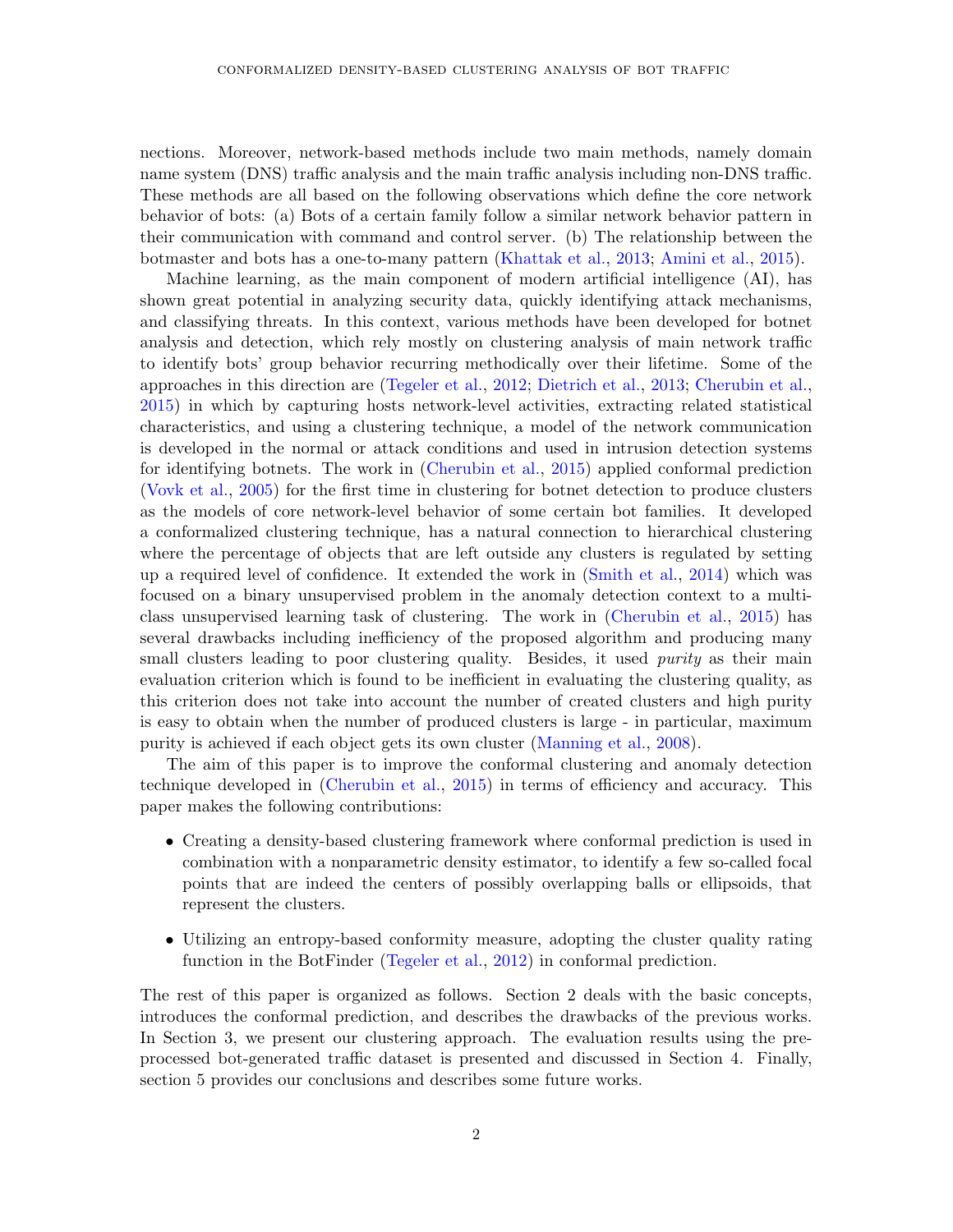## 2. Conformal Clustering

Conformal clustering is based on the conformal prediction technique. In this section, we first introduce the conformal prediction, and subsequently, we describe the previously proposed conformal clustering approach and discuss its drawbacks in some detail.

#### 2.1. Conformal Prediction

Let  $Z_1, \ldots, Z_n$  be a random sample from distribution P and let  $Z = (Z_1, \ldots, Z_n)$ . For any given  $z \in R^d$ , we provisionally set  $Z_{n+1} = z$ . Let  $a_i = A(\{Z_1, \ldots, Z_{n+1}\}, Z_i)$  be a conformity measure that represents numerically how much  $Z_i$  conforms to  $\{Z_1, \ldots, Z_{n+1}\}.$ The only requirement is that Z be exchangeable. Conformal prediction is an approach where a conformity measure is used to predict, with a level of confidence  $(1 - \alpha)$ , whether a new object  $Z_{n+1}$  conforms to the underlying distribution of a previously observed random sequence Z. To test the conformity of the new object  $Z_{n+1}$ , the hypothesis  $H_0: Z_{n+1} = z$ is tested by computing the p-value

$$
\pi(z) = \frac{1}{n+1} \sum_{i=1}^{n+1} 1[a_i \le a_{n+1}].
$$

As the data is exchangeable, under  $H_0$ ,  $\pi(z)$  is uniformly distributed among  $\{1/(n+1), ..., 1\}$ and we have  $\pi(z) \geq \tilde{\alpha}$  where  $\tilde{\alpha} = \lfloor (n + 1)\alpha \rfloor / (n + 1) \approx \alpha$ ,  $Z_{n+1}$  takes the value z and a prediction set is constructed:  $\hat{C}^{(\alpha)}(Z_1,\ldots,Z_n) = \{z : \pi(z) \geq \alpha\}$ , such that  $P^{n+1}(Z_{n+1} \in$  $\hat{C}^{(\alpha)}$  > 1 –  $\alpha$  for any distribution P [\(Lei et al.,](#page-12-5) [2013\)](#page-12-5).

The algorithm of the conformal prediction can be shown as follows:

Algorithm 1: Conformal Prediction using a new object

**Data:** Bag of objects  $Z = \{Z_1, \ldots, Z_n\}$ , conformity measure A, significance level  $\alpha$ , a new object z **Result:** True, if z is conform to  $Z$ Set provisionally  $Z_{n+1} = z$  and  $Z = \{Z_1, \ldots, Z_{n+1}\};$ for  $i \leftarrow 1$  to  $n + 1$  do  $a_i \leftarrow A(Z, Z_i);$ end  $\tau = U(0, 1);$  $\pi(z) = \frac{\tau}{n+1} \sum_{i=1}^{n+1} 1[a_i \le a_{n+1}];$ if  $\pi(z) \geq \alpha$  then Output True; else Output False; end

In this algorithm, the parameter  $\tau$  is sampled uniformly at random between zero and one by which a smooth conformal predictor is obtained, as suggested by [\(Gammerman and](#page-11-5) [Vovk,](#page-11-5) [2007\)](#page-11-5).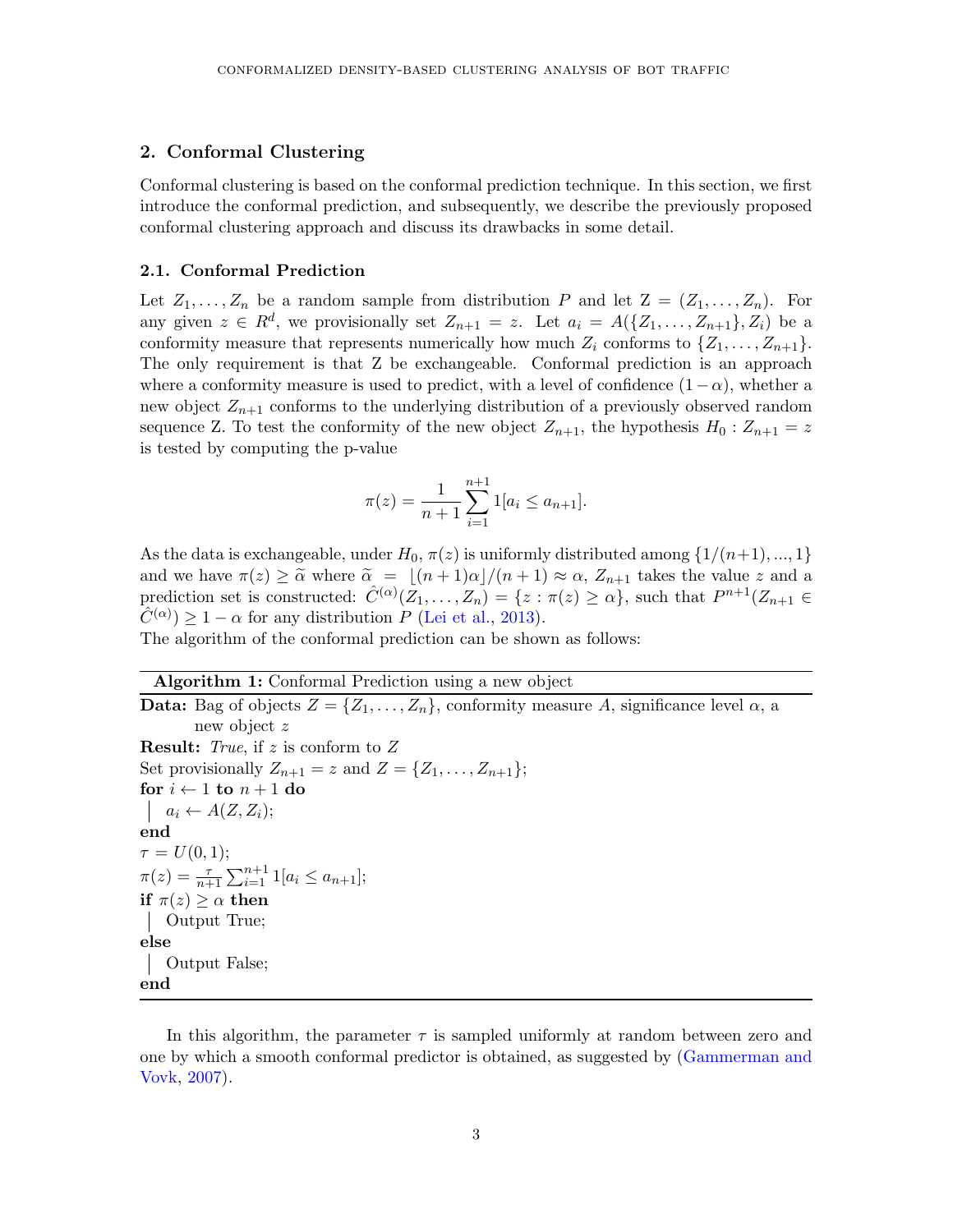## 2.2. Conformal Clustering

Conformal prediction is usually applied to classification, more specifically to the problem of anomaly detection. Recently, there have been efforts to apply conformal prediction to the unsupervised learning task of clustering [\(Nouretdinov et al.,](#page-12-6) [2019;](#page-12-6) [Shin et al.,](#page-12-7) [2019;](#page-12-7) [Cherubin et al.,](#page-11-4) [2015\)](#page-11-4). The main idea in the work [\(Shin et al.,](#page-12-7) [2019\)](#page-12-7) is to combine conformal prediction with some traditional clustering approach such as  $k$ -means or density-based clustering. They applied this technique to solve several problems in clustering such as how to tune model parameters, how to merge clusters, and how to accommodate clusters of more general shapes and sizes. However, the work in [\(Cherubin et al.,](#page-11-4) [2015\)](#page-11-4) proposed a clustering technique solely based on conformal prediction, comparable to hierarchical clustering, which allows regulating the number of instances left outside of any clusters by setting up a required confidence level. They applied the proposed clustering technique to a botnet detection problem. This work used conformal prediction to construct a sequential prediction set of possible objects on a grid which conform to the dataset and thus are not anomalies, by using a chosen conformity measure. Then, the resulting prediction set was interpreted as a hierarchy of clusters where a clustering was given by regulating the depth of the hierarchy with a suitably chosen significance level. The conformal clustering approach described in [\(Cherubin et al.,](#page-11-4) [2015\)](#page-11-4) has several drawbacks. The first issue is, in fact, not considering clusters as high-density regions of the underlying distribution while developing a multi-class unsupervised learning task of clustering. Considering the true number of easily separable classes in the dataset, the second main issue has to do with managing an acceptable number of clusters to be produced. Due to architectural issues in the algorithm, the number of clusters is overestimated and roughly, each object gets its own cluster indicating a poor clustering quality. Recently, the work in [\(Nouretdinov et al.,](#page-12-6) [2019\)](#page-12-6) extended the conformal clustering technique developed in [\(Cherubin et al.,](#page-11-4) [2015\)](#page-11-4) to run at a range of significance levels to allow for fine regulating of the depth of the clusters' hierarchy. However, this paper did not address the main objectives of the original paper.

#### 3. The Proposed Method

Our approach includes following main stages:

- 1. Dimensionality reduction using the t-SNE algorithm
- 2. Splitting data into train and detection set
- 3. Applying density-based conformal clustering on training data
- 4. Assigning detection set objects to the created clusters

Accuracy of clustering plays an important role in lowering the rate of false positive and false negative when applied to botnet detection. The numerical data presented in the next section compares the quality of detection in the proposed scheme to the previous schemes.

# 3.1. Dimensionality Reduction

We use t-SNE [\(Maaten and Hinton,](#page-12-8) [2008\)](#page-12-8) to embed data in two-dimensional space. In general, the data in the feature space is multi-dimensional. This makes clustering difficult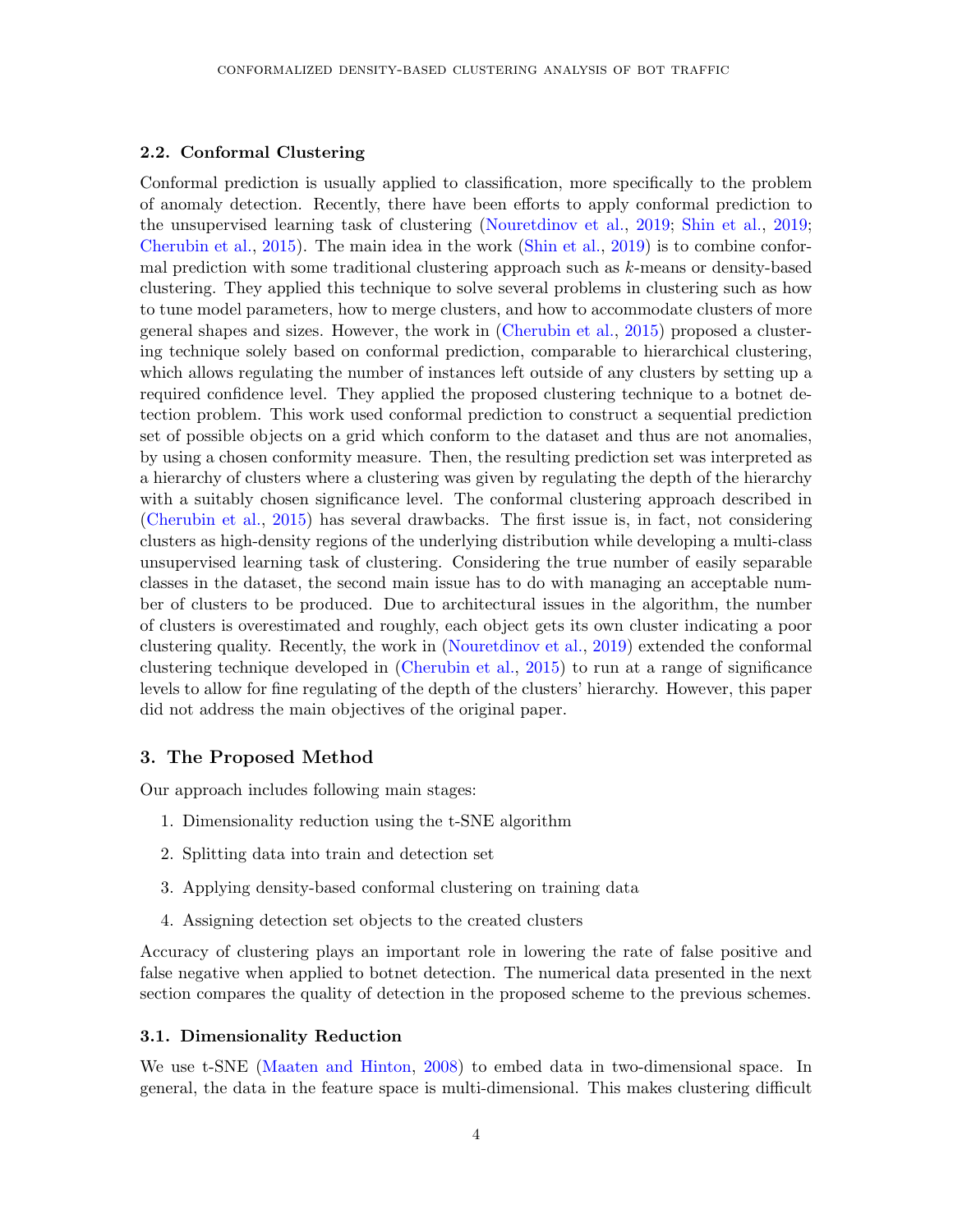due to the possibility of putting each data in a separate cluster. The t-SNE algorithm is an effective technique that preserves the small pairwise distances when mapped to a twodimensional space. This makes it more reliable compared to similar algorithms such as Principal Component Analysis (PCA) [\(Ng,](#page-12-9) [2017\)](#page-12-9), which preserves large pairwise distances.

#### 3.2. The Proposed Conformalized Density-based Clustering Technique

In our approach, we use the reliability and validity of conformal prediction in combination with the quality of the density-based clustering to arrive in a highly effective clustering scheme. In this paper, we focus on clusters that are defined as the connected components of high-density regions of the underlying distribution. Given a random sample from a distribution P and an appropriate density estimator  $\hat{p}$  which is used as a conformity measure, we apply conformal prediction to construct a prediction set consisting of a few so-called focal points that are the centers of possibly overlapping balls or ellipsoids. Let  $L = \{z \in \mathbb{R}^d : \hat{p}(z) > t \}$  be the density level set for a given density estimator  $\hat{p}$ . We use this set for clustering. In fact, conformal prediction is used to turn this set into a union of balls or ellipsoids through a grid structure by which a clustering of the underlying distribution is given. It is worth noting that  $L$  is hard to compute and represent. Thereby, this set is approximated with a union of spheres.

Let the training data be a random sequence  $Z = (Z_1, \ldots, Z_n)$  sampled from a distribution P. In our implementation, we partition the training data space into a  $l^d$  grid structure, where  $l$  is a given number of points per side of the grid and  $d$  is the number of features. It is important to note that in partitioning, the number of cells (grid points) is considered much smaller than the number of data points. Each grid point  $z$  is then considered as a new object  $Z_{n+1} = z$  centered at the smallest sphere that contains an effective number of neighbors of this point, where the number of neighbors is controlled by scaling the tuning parameter in the chosen density estimator. By using the density estimator as a conformity measure, a density from the augmented dataset  $\{Z_1, \ldots, Z_{n+1}\}, A_i = \hat{p}(Z_i)$ , is thus estimated. Then, by applying the conformal prediction, p-value is then computed

$$
\pi(z) = \frac{1}{n+1} \sum_{i=1}^{n+1} 1[\hat{p}(Z_i) \le \hat{p}(z)].
$$

This process is repeated for each point on the grid and eventually, conform points to the underlying distribution are obtained with respect to a given significance level  $\alpha$  and the prediction set  $C^{\alpha}$ , union of balls with  $(1 - \alpha)$  coverage, is thus constructed

$$
\hat{C}^{\alpha} = \{ z : \pi(z) \ge \alpha \}.
$$

In this context,  $\alpha$  can be used to trim the outliers or isolated points that cannot form the cluster, while the remaining ones are possibly density-connected points that will be in the same cluster. The conform points are called focal points. Eventually, clusters are obtained by grouping these so-called focal points in such a way that two points which are neighbors on the grid are assigned to the same cluster. The proposed algorithm is described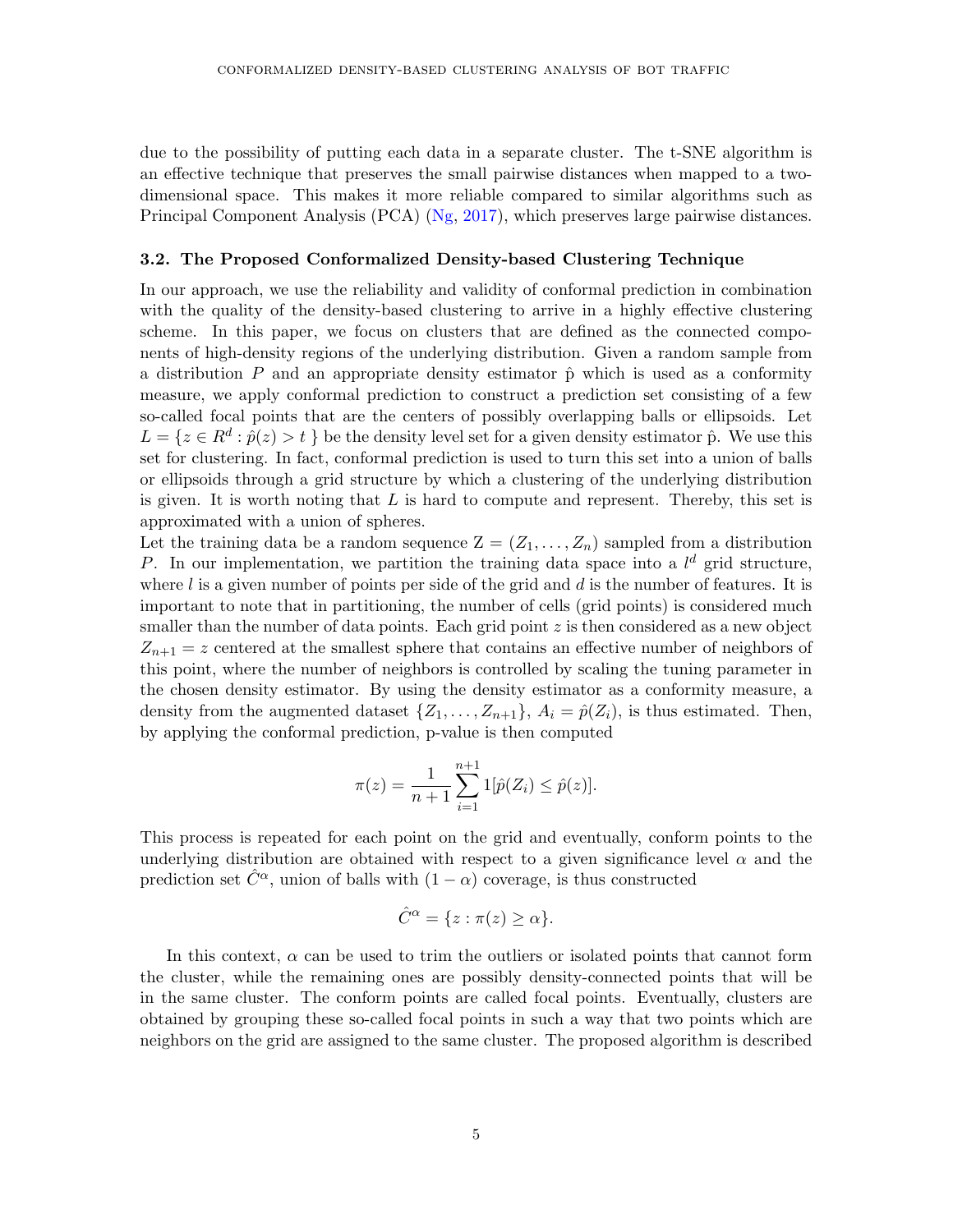in Algorithm 2:

Algorithm 2: The conformal clustering algorithm

- 1. Split the dataset randomly into training and detection set  $Z_{train}$ ,  $Z_{detection}$ , where  $Z_{train} = \{Z_1, ..., Z_n\}$
- 2. Partition the training data space into an adaptive grid structure, where  $\#$  of cells  $\ll$  $#$  of data points, and let's consider it as a set of candidate focal points  $F$ .
- 3. Fix  $Z_{n+1} = f$  where  $f \in F$ . Define the augmented dataset  $D = \{Z_1, ..., Z_{n+1}\}.$
- 4. Estimate a density  $\hat{p}$  from D.
- 5. Let

$$
\pi(f) = \frac{1}{n+1} \sum_{i=1}^{n+1} 1[\hat{p}(Z_i) \le \hat{p}(f)].
$$

6. Repeat the above steps for each  $f \in F$  and set

$$
\hat{C}^{(\alpha)} = \{ f : \pi(f) \ge \alpha \}.
$$

7. Group the elements of  $\hat{C}^{(\alpha)}$ : union of balls with  $(1-\alpha)$  coverage, such that two points  $f_k, f_j$  which are neighbors on the grid, are assigned to the same cluster.

There are a number of hyperparameters in our method that we have to find a good setting for them, including the number of points per grid side  $l, \alpha$ , the hyperparameter for the kernel density estimator which is bandwidth h, the number of neighbors k, if using  $k$ nearest neighbors density estimator, or  $\sigma$  in the entropy-based conformity measure. These hyperparameters are of importance because they can correctly identify the true underlying clustering structure. We can systematically organize these hyperparameters tuning process to converge on the best clustering result, depending on a measure of the strength of clusters such as index functions.

Once obtained the clusters, we assign detection set objects to them such that for each object  $Z_i$  in the detection set  $Z_{detection}$ , we compute its distance to the closest focal point  $f_{j(i)}$ , which is called the residual

$$
R_i = \|Z_i - f_{j(i)}\|.
$$

Let  $t_{\alpha}$  be the 1 –  $\alpha$  quantile of the residuals. We associate  $Z_i \in Z_{detection}$  with the same cluster as its closest focal point  $f_{j(i)}$ , where  $R_i = ||Z_i - f_{j(i)}|| \le t_\alpha$ .

#### 3.3. Conformity Measures

We use three density-based conformity measures  $A(\{Z_1, \ldots, Z_{n+1}\}, Z_i)$  including k-Nearest Neighbors (k-NN) Density Estimator, Gaussian Kernel Density Estimator (KDE), and an Entropy-based Density Estimator which was adapted from the method in [\(Maaten and](#page-12-8) [Hinton,](#page-12-8) [2008\)](#page-12-8), respectively.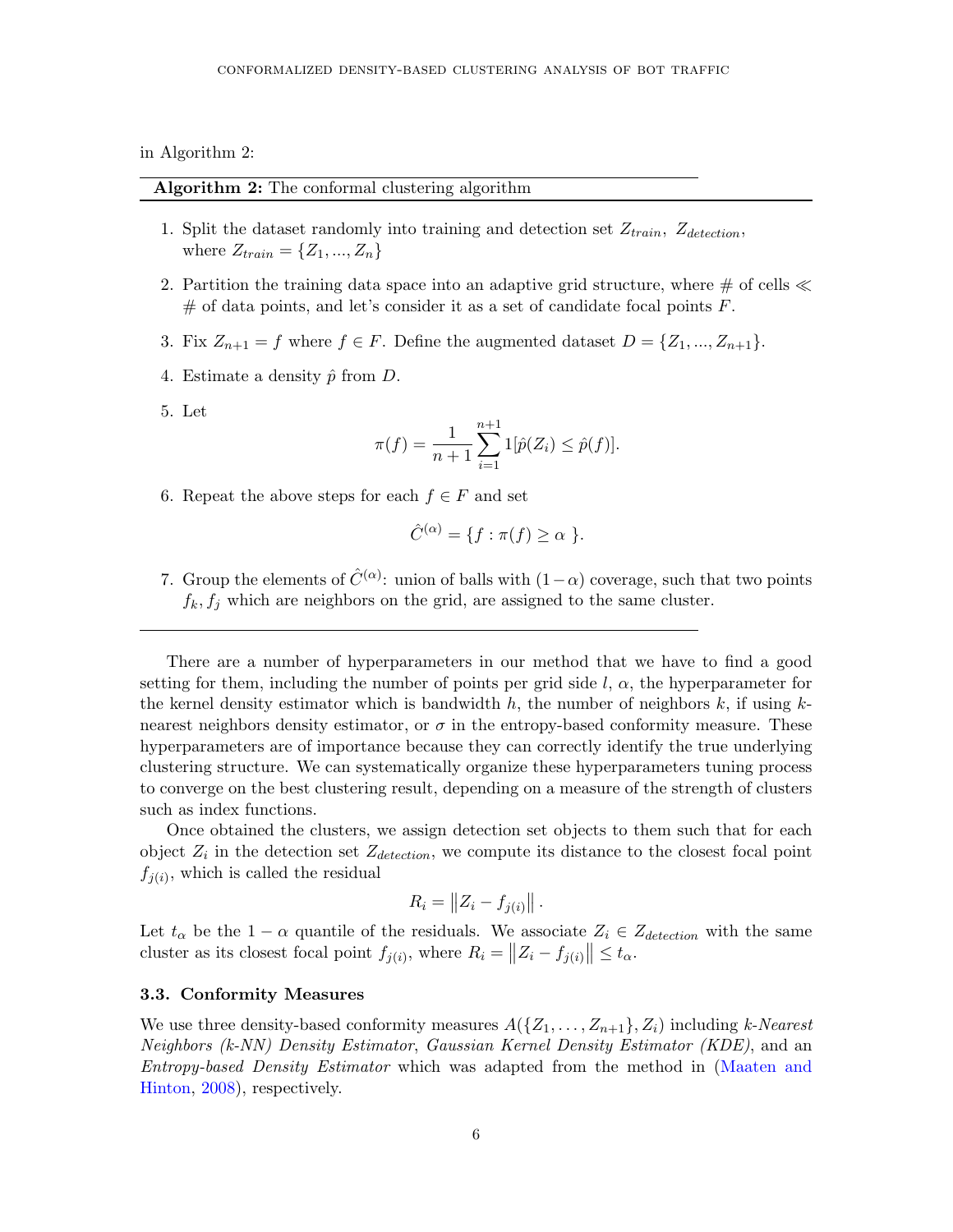## 3.3.1. K-nearest Neighbors Density Estimator

Given  $R_k(Z_i)$  to be the distance from  $Z_i$  to its  $k^{th}$  nearest-neighbor,  $A_i$  is:

$$
A_i = \frac{k}{n} \times \frac{1}{V_d \times R_k^d(Z_i)}
$$
  
=  $\frac{k}{n} \times \frac{1}{\text{Volume of a } d\text{-dimensional ball with radius being } R_k(Z_i)},$  (1)

where  $V_d = \frac{\pi^{d/2}}{\Gamma(d)}$  $\frac{\pi^{a/2}}{\Gamma(\frac{d}{2}+1)}$  is the volume of a unit d-dimensional ball and  $\Gamma(Z_i)$  is the Gamma function.

#### 3.3.2. Gaussian Kernel Density Estimator

Given K to be the Gaussian kernel function,  $A_i$  is:

$$
A_i = \frac{1}{(n+1)h^d} \sum_{j=1}^{n+1} K\left(\frac{Z_i - Z_j}{h}\right),\tag{2}
$$

where  $d$  is the number of features and  $h$  is the kernel bandwidth.

#### 3.3.3. Entropy-based Density Estimator

 $A_i$ , the entropy-based density estimator for object  $Z_i$ , is defined as:

$$
A_{i} = \frac{1}{2^{H(Z_{i})}},
$$
  
\n
$$
H(Z_{i}) = \sum_{j=1}^{n+1} p_{Z_{i}|Z_{j}} \log \frac{1}{p_{Z_{i}|Z_{j}}},
$$
  
\n
$$
p_{Z_{i}|Z_{j}} = \frac{\exp(-||Z_{i} - Z_{j}||^{2}/2\sigma^{2})}{\sum_{k \neq i} \exp(-||Z_{i} - Z_{k}||^{2}/2\sigma^{2})},
$$
\n
$$
if j \neq i
$$
\n(3)

where  $H(Z_i)$  is the Shannon entropy of  $Z_i$ .  $p_{Z_i|Z_j}$  measures the similarity between point  $Z_i$  and nearby points by centering a Gaussian kernel on  $Z_i$  and computing the density of all other points, in this case,  $Z_j$  under the Gaussian.  $\sigma$  is the variance of the Gaussian. If two points are close together then  $p_{Z_i|Z_j}$  is a large value, and the resulting entropy becomes extremely small that is indicative of highly small pairwise distances. In our density-based clustering approach, this exponentially decreasing measure is of great importance because it simultaneously controls the number of neighbors (size) and small pairwise distances (compression). Moreover, the logic of entropy-based conformity measure is based on the cluster quality rating function in BotFinder. In BotFinder, each cluster quality is scored based on an exponentially decreasing function as follows:

$$
q_{cluster} = \exp(-\beta \frac{sd}{c})
$$
\n(4)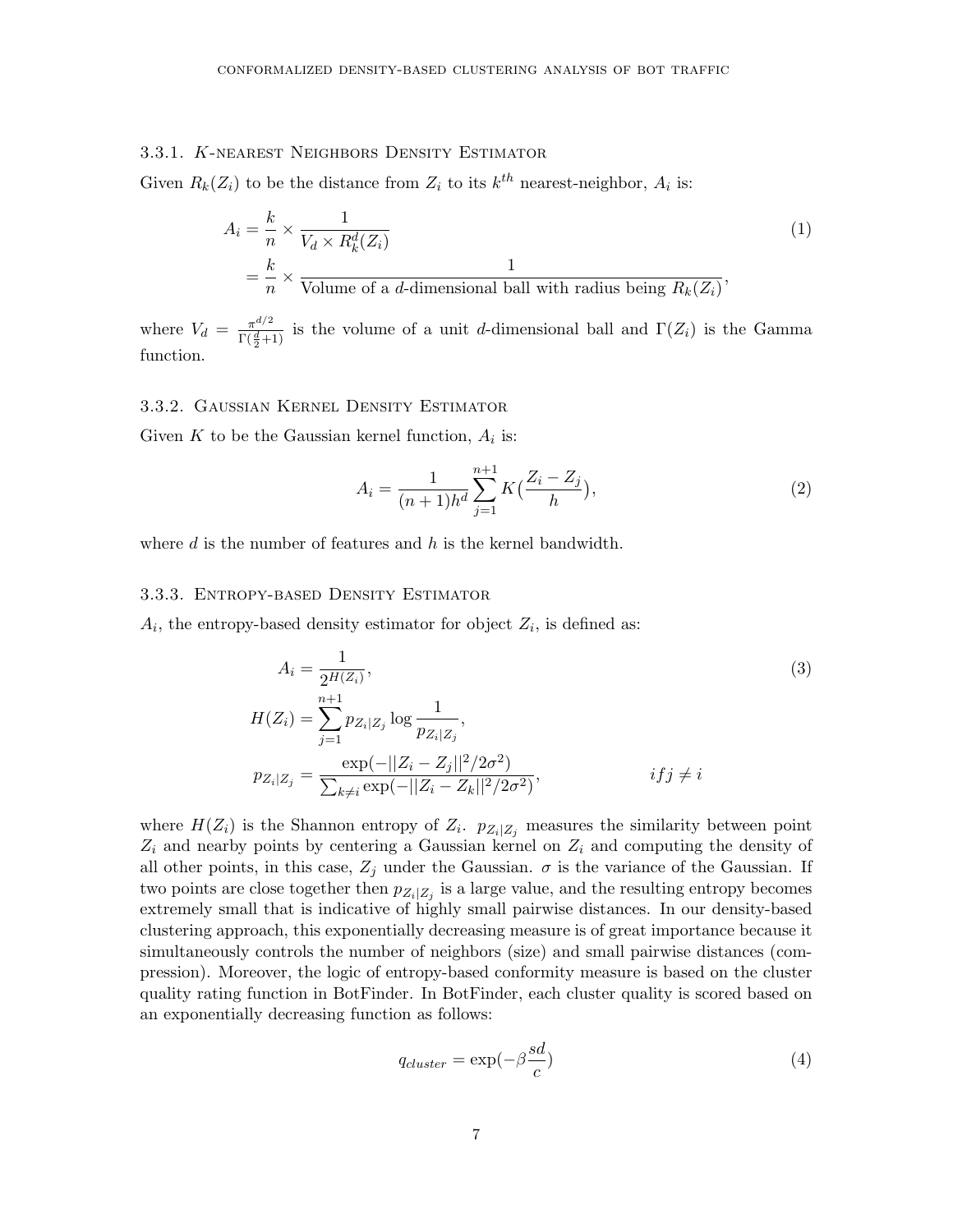with controlling factor  $\beta$  which is empirically set to 2.5. sd is the standard deviation of the cluster centered at c.

A cluster with larger size and highly similar values gains a higher score than the smaller and sparser cluster. Hence, in this respect, there is consistency between the entropy-based conformity measure and the cluster quality rating function in BotFinder.

## 4. Results

#### 4.1. Data Overview

We use the same pre-processed dataset used in the original paper. To create the corresponding dataset, firstly, they captured traffic traces produced by 9 certain botnet families in a certain amount of time. Then, they extracted feature vector from every network trace. The created dataset is composed of 18 features or netflows characteristics including median and MAD (mean of absolute deviations) of netflows duration, communication frequency, median and MAD of exchanged bytes, percentage of using TCP and UDP protocols, percentage of using well-known, registered and dynamic ports, median and MAD of the number of received and sent bytes, median and MAD of the number of received and sent bytes by considering the bot as connection initiator. This dataset contains traffic from 4 classes of botnets, three of which represent three different botnet structures namely HTTP-based, P2P-based, and IRC-based, while the remaining fourth class represents Mebroot. Since the Mebroot traffic which is an HTTP-based bot was easily separable from the other classes, thus, it was considered as a separate class [\(Cherubin,](#page-11-6) [2014\)](#page-11-6).

#### 4.2. Evaluation Metrics

In the following, we evaluate created clusters as the detection models generated during our clustering analysis of botnet malicious connections, both in terms of homogeneity and detection capability. To this end, we use some evaluation measures including Normalized mutual information (NMI), Rand index, F-measure, Recall, and Precision [\(Manning et al.,](#page-12-4) [2008\)](#page-12-4). It is worth noting that we do not use the data label at the clustering stage, since clustering is an unsupervised task. However, we do use it for evaluation of the clustering.

NMI is a measure of cluster homogeneity which is defined as

$$
NMI(\Omega, \mathbb{C}) = \frac{I(\Omega; \mathbb{C})}{[H(\Omega) + H(\mathbb{C})]/2},
$$
\n(5)

where  $\Omega = {\omega_1, \omega_2, \ldots, \omega_K}$  is the set of clusters,  $\mathbb{C} = {c_1, c_2, \ldots, c_J}$  is the set of classes and

$$
I(\Omega; \mathbb{C}) = \sum_{k} \sum_{j} \frac{|\omega_k \cap c_j|}{N} \log \frac{N |\omega_k \cap c_j|}{|\omega_k||c_j|},
$$

$$
H(\Omega) = -\sum_{k} \frac{|\omega_k|}{N} \log \frac{|\omega_k|}{N}.
$$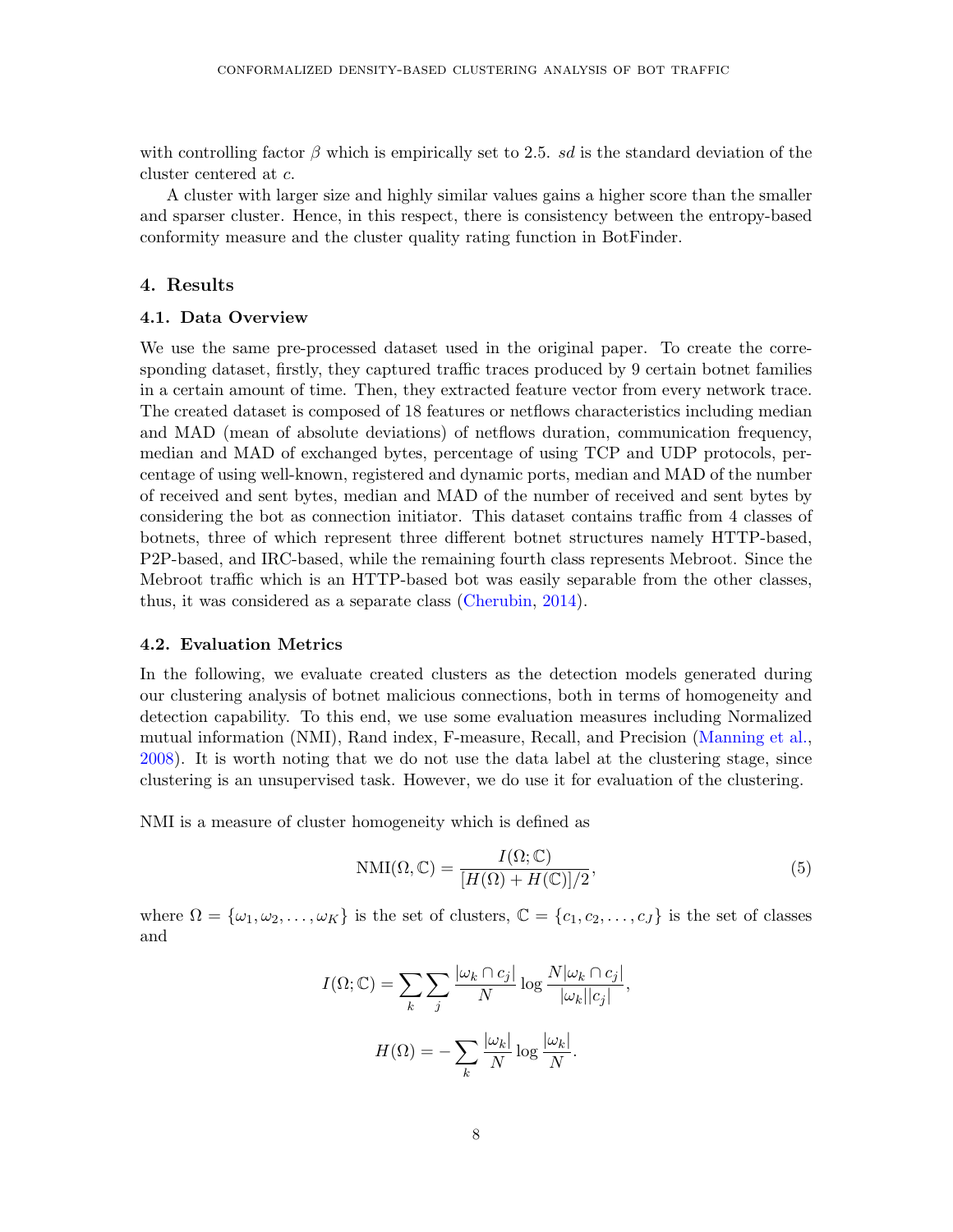$I(\Omega;\mathbb{C})$  measures the amount of information is given by clusters about what the classes might be, and  $H$  is entropy. It is worth noting that NMI provides a trade-off between the quality of the clustering and the number of clusters, and its value is always a number between 0 and 1. When the NMI is zero, a random clustering is reached with respect to class membership. If all data points are correctly assigned, then the NMI is one. Furthermore, to evaluate the detection capability of the corresponding models, we use the following measures:

$$
Rand index = \frac{TP + TN}{TP + FP + FN + TN},\tag{6}
$$

$$
precision = \frac{TP}{TP + FP},\tag{7}
$$

$$
Recall = \frac{TP}{TP + FN},
$$
\n(8)

$$
\text{F-measure} = 2 \frac{Precision \times Recall}{Precision + Recall},\tag{9}
$$

where a true positive (TP) decision associates two similar data points to the same cluster. A true negative (TN) decision associates two dissimilar data points to different clusters. A false positive (FP) decision associates two dissimilar data points to the same cluster. A false negative (FN) decision associates two similar data points to different clusters.

# 4.3. Evaluating Multi-level Conformal Clustering and Anomaly Detection Technique

We first evaluate the proposed conformal clustering approach in the original paper using the aforementioned criteria and demonstrate our method improves upon the original conformal clustering approach. Similarly to the original paper, we reduce the data dimension to two using t-SNE algorithm. Then, we randomly choose 100 sample points out of 134 to build the training set, while the remaining 34 sample points constitute the detection set. To address a multi-level unsupervised learning task of clustering, naturally connected to hierarchical clustering, as previously mentioned, it used conformal prediction in clustering where the percentage of objects left outside of any clusters is controlled by setting up a required confidence level. To this end, it partitioned the data space into a large-sized grid structure (d-dimensional grid of  $l$  equally spaced points per side), where the training object falls into a position very close to its neighboring points on the grid. Operating on an object distance to its immediate neighbor, it then measured how much each grid point, as a new object, conforms to the underlying distribution. The two used conformity measures include k-Nearest Neighbours (k-NN) and Kernel Density Estimation (KDE). Subsequently, conform points to the dataset that are not anomalies, were obtained with respect to the chosen significance level. Conforming points were then clustered using a neighboring rule in such a way that two points which are neighbors on the grid are assigned to the same cluster. Eventually, the detection set data was associated with the resulting clusters where its distance from one of the cluster points is smaller or equal to the grid unit. Moreover, If an object was assigned to more than one cluster, those clusters were merged together.

In our experiments, this prescribed clustering technique is applied to the training set with the first-Nearest neighbor and Kernel density bandwidth 0.1 which is shown to achieve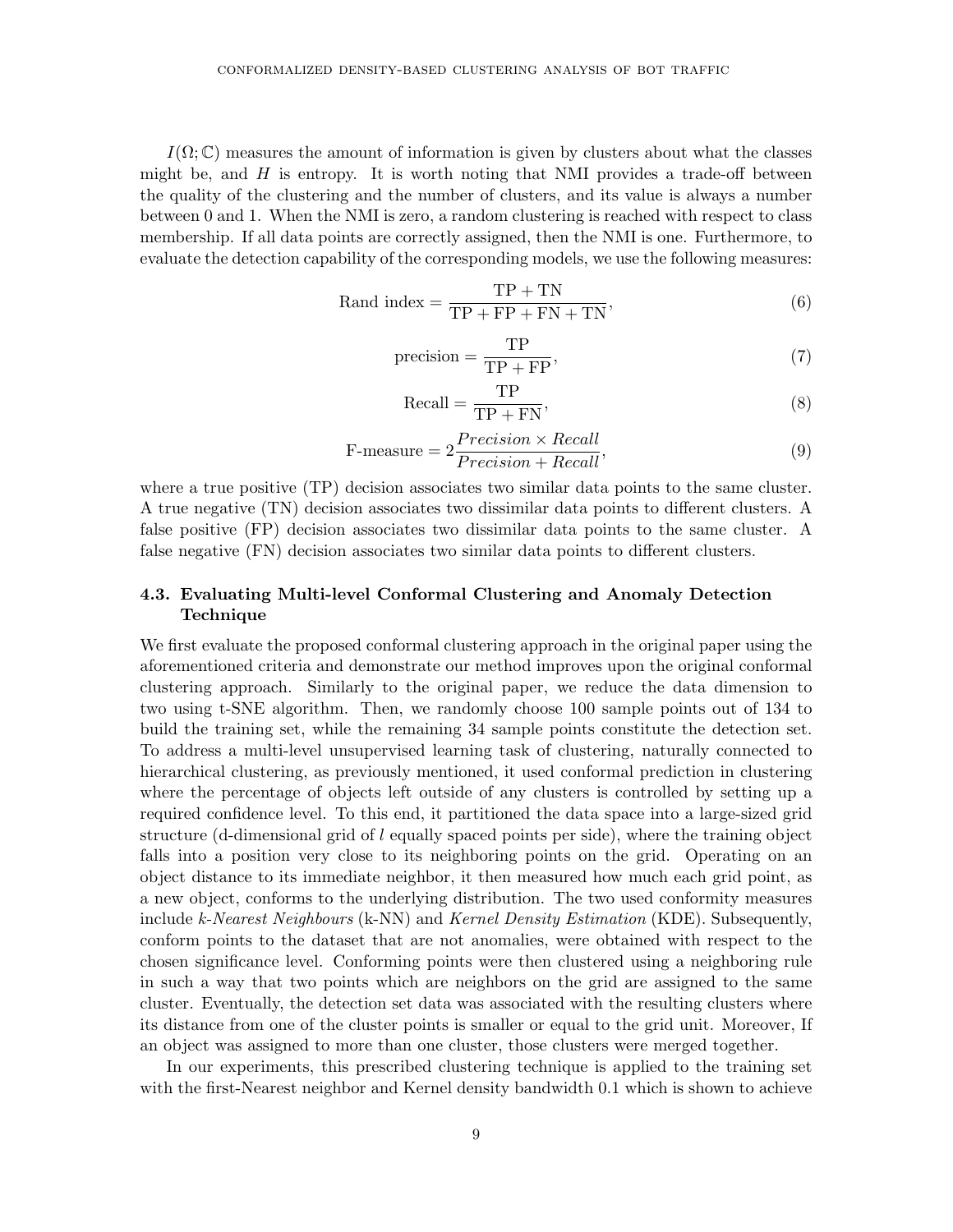the best results, in separate experiments. Eventually, for each experiment, the detection capability of the resulting clusters or network behavior models is assessed over all the remaining data. Table 1 provides the results obtained by the method with KDE with bandwidth 0.1. This table also provides the results obtained by the method with the first-Nearest neighbor. We set the significance level as 0.2 and the number of points per side of the grid l is set to 35 [\(Cherubin,](#page-11-6) [2014\)](#page-11-6). The first column q gives the true numbers of clusters. The second column  $\hat{g}$  gives the estimated numbers of clusters.

| Conformity Measure g $\hat{g}$ NMI |  |                                 | Precision Rand Index Recall F-Measure |                   |
|------------------------------------|--|---------------------------------|---------------------------------------|-------------------|
| k-NN                               |  | 5 21 0.612959 1.000000 0.652406 |                                       | 0.071429 0.133333 |
| -KDE -                             |  | 5 21 0.612959 1.000000 0.652406 |                                       | 0.071429 0.133333 |

Table 1: Results obtained during conformal clustering proposed in the reference article with k-NN and KDE.

As shown in Table 1, in clustering, 34 detection set objects were assigned to 21 clusters  $(\hat{g})$ , while the true number of clusters  $(g)$  is 5. Therefore, many small clusters reduced the NMI and reasonably decreased detection rates. The reason is that *Purity* was used as the measure of clustering quality. However, Purity provides no trade-off between the clustering quality and the number of clusters. Hence, a higher Purity measure is achieved when the number of clusters is larger. While the true number of clusters is 5, as it is shown, 21 clusters are produced with this approach.

This method has low values on F-Measure and Recall. This could be due to the fact that many similar data points are assigned to different clusters for which the amount of false negative is increased. Precision reached its maximum because an increase in the number of clusters decreases the chance of putting two dissimilar data points in the same cluster, which leads to a lower false positive rate. On the other hand, an increase in the number of clusters increases the possibility that two dissimilar data points are put in different clusters, which affects the amount of true negative and thus, increases the Rand Index.

It is worth noting that, it used conformal prediction to construct a sequential prediction set on a large-sized grid. Thus, the training object falls into a position very close to its neighboring points on the grid. Thereby, constructing a prediction set with the first-nearest neighbor and Kernel density estimator with a too-small bandwidth that is shown to achieve the best results, without considering clusters as high-density regions of the underlying distribution, would make the grid point conformity more likely, even when that point falls into a position very close to an outlier. Besides, this approach led to producing portions of the feature space trimmed by the chosen significance level, which is an additional workload as well as computationally expensive.

#### 4.4. Evaluating The Proposed Approach

Second, we apply our method to the corresponding training set. In general, prediction sets are constructed using the aforementioned three density-based conformity measures, each in a separate experiment. Moreover, in each experiment, there are hyperparameters that we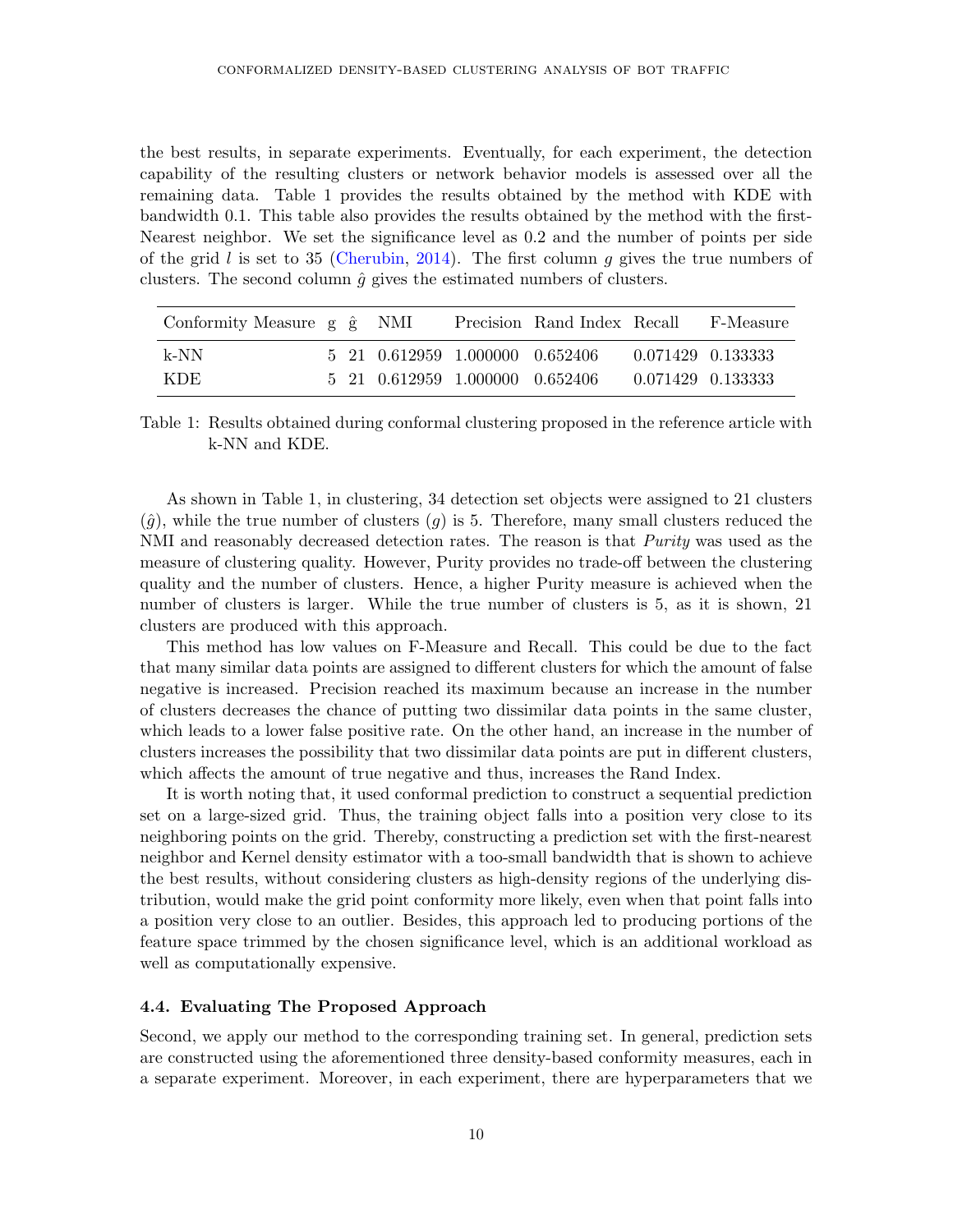have to deal with, including the grid size  $l, \alpha$ , and the corresponding hyperparameter in the used conformity measure. To tune these hyperparameters, we have to select a set of values, on an appropriate scale, to explore the hyperparameters. To this end, we randomly sample the points, accompanied by a coarse to fine sampling scheme, and try the corresponding hyperparameters on this randomly chosen set of points and then pick whichever hyperparameters lead to the best clustering result.

| Conformity Measure                                          |  | g ĝ NMI |                                | Precision Rand Index Recall | F-Measure         |
|-------------------------------------------------------------|--|---------|--------------------------------|-----------------------------|-------------------|
| k-NN density estimator $5\,5\,1.000000\,1.000000\,1.000000$ |  |         |                                |                             | 1.000000 1.000000 |
| KDE.                                                        |  |         | 5 7 0.891860 1.000000 0.910873 |                             | 0.621212 0.766355 |

Table 2: Results obtained by the proposed conformal clustering approach with k-NN density estimator and KDE.

Table 2 gives the best result obtained by our approach with a good setting for  $l, h$  and  $\alpha$  in KDE in which these tuning parameters are set to be 6, 0.5 and 0.1, respectively. This table also gives the best result obtained with a good setting for  $l$ , k, and  $\alpha$  in k-NN density estimator in which these hyperparameters are set to be 6, 10, and 0.25, respectively. The first column gives the true numbers of clusters. The second column gives the estimated numbers of clusters. The results show that our technique improves upon the approach proposed in the original paper. The clustering approach with k-NN density correctly estimates the number of clusters and achieve high values on the six quality rating criteria. Although the true number of clusters is not accurately achieved by KDE, the estimated number of clusters is 7 which is very close to the truth. Our approach got a much larger value on the F-measure and Recall. The precision reached its maximum truly. Furthermore, the NMI value increased. Here, one true cluster is subdivided into smaller clusters that affected the values of NMI, Rand Index, and Recall.

| Conformity Measure $g \hat{g}$ NMI |  |                                | Precision Rand Index Recall | F-Measure         |
|------------------------------------|--|--------------------------------|-----------------------------|-------------------|
| Entropy-based                      |  | 5 4 0.948357 0.891892 0.971480 |                             | 1.000000 0.942857 |

Table 3: Results obtained by the proposed conformal clustering approach with entropybased conformity measure.

Table 3 gives the best result obtained by our approach with a good setting for  $l, \sigma$  and  $\alpha$  in entropy-based conformity measure in which these hyperparameters are set to be and 6, 5 and 0.5, respectively. As shown in Table 3, our clustering approach with this conformity measure achieves high quality.

## 5. Conclusions and Future Works

In this paper, we described a conformalized density-based clustering technique, improving previous multi-level conformal clustering approach. We presented its application for cluster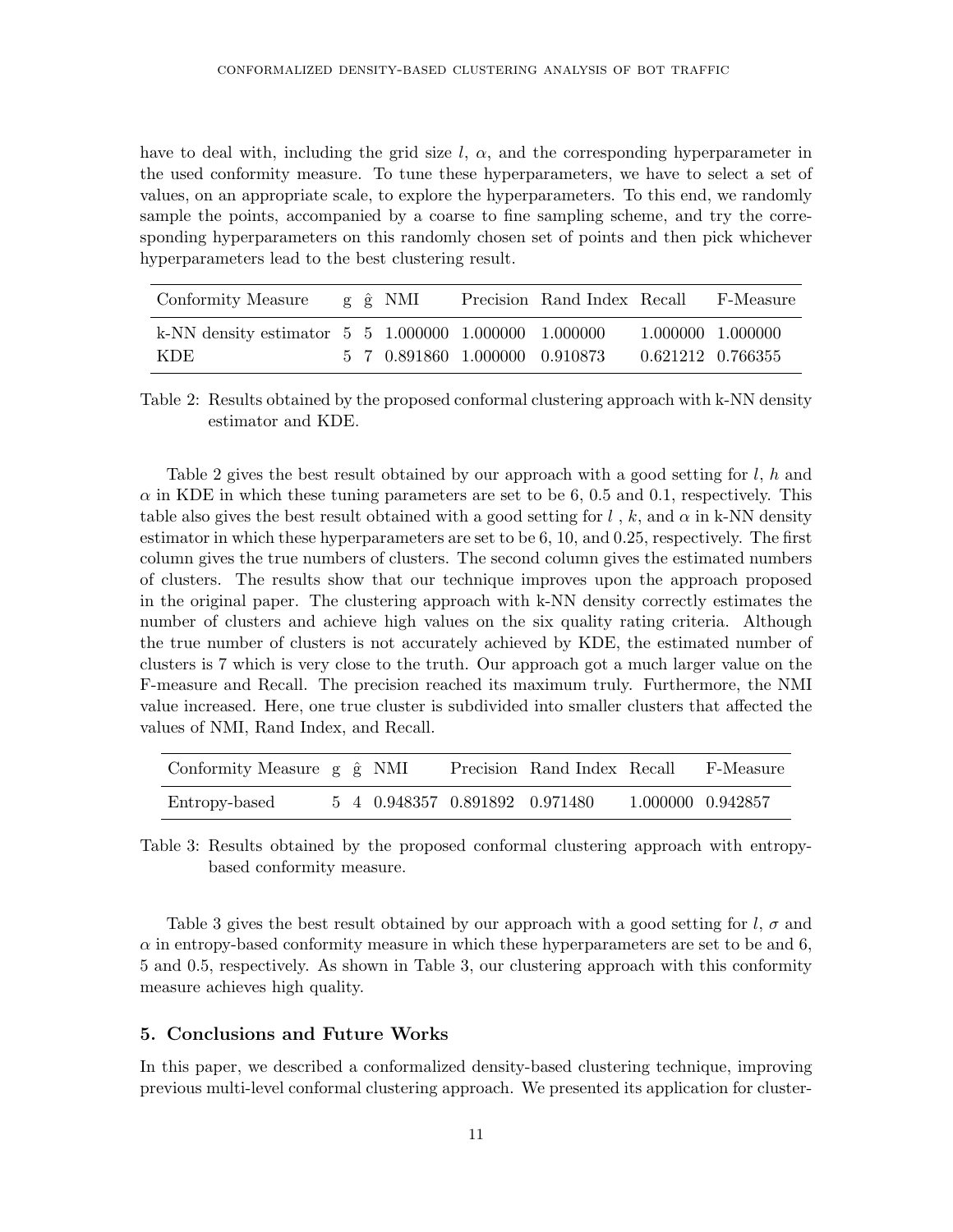ing analysis of malicious traffic generated by bots. The objections of previous research were addressed by establishing a close connection between conformal clustering and density-based clustering. In this paper, we used some measures of clustering quality and detection capability including NMI, Recall, Rand Index, and F-measure. The results show that our approach using k-NN density estimator gives the desired number of clusters and also achieves high values on the corresponding quality rating criteria. Furthermore, it improves the previous research with KDE by increasing the NMI and Rand Index up to 30 percent. Moreover, the values of Recall and F-measure are increased up to 70 percent, and maximum precision is truly reached. Besides, we introduced a new entropy-based conformity measure based on the cluster quality rating function in BotFinder by which our clustering approach achieves high quality.

As previously mentioned, the proposed conformal prediction-based clustering approach is closely related to the density-based clustering. Our future work includes some research to investigate the efficiency of using conformal prediction in combination with the densitybased clustering methods such as DBSCAN. Furthermore, we would like to propose an unsupervised machine learning approach for botnet detection that is closely connected to the underlying algorithm of BotFinder by using the aforementioned entropy-based measure.

## References

- <span id="page-11-2"></span>Pedram Amini, Muhammad Amin Araghizadeh, and Reza Azmi. A survey on botnet: classification, detection and defense. In 2015 International Electronics Symposium (IES), pages 233–238. IEEE, 2015.
- <span id="page-11-0"></span>Manos Antonakakis, Tim April, Michael Bailey, Matt Bernhard, Elie Bursztein, Jaime Cochran, Zakir Durumeric, J Alex Halderman, Luca Invernizzi, Michalis Kallitsis, et al. Understanding the mirai botnet. In 26th  $\{ \text{USENIX} \}$  Security Symposium ( $\{ \text{USENIX} \}$ ) Security 17), pages 1093–1110, 2017.
- <span id="page-11-6"></span>Giovanni Cherubin. Bots detection by Conformal Clustering. PhD thesis, Royal Holloway, URL https://giocher.com/files/docs/bdcc-msc-thesis.pdf, 2014.
- <span id="page-11-4"></span>Giovanni Cherubin, Ilia Nouretdinov, Alexander Gammerman, Roberto Jordaney, Zhi Wang, Davide Papini, and Lorenzo Cavallaro. Conformal clustering and its application to botnet traffic. In International Symposium on Statistical Learning and Data Sciences, pages 313–322. Springer, 2015.
- <span id="page-11-3"></span>Christian J Dietrich, Christian Rossow, and Norbert Pohlmann. Cocospot: Clustering and recognizing botnet command and control channels using traffic analysis. Computer Networks, 57(2):475–486, 2013.
- <span id="page-11-5"></span>Alexander Gammerman and Vladimir Vovk. Hedging predictions in machine learning. The Computer Journal, 50(2):151–163, 2007.
- <span id="page-11-1"></span>Sheharbano Khattak, Naurin Rasheed Ramay, Kamran Riaz Khan, Affan A Syed, and Syed Ali Khayam. A taxonomy of botnet behavior, detection, and defense. IEEE communications surveys  $\mathcal C$  tutorials, 16(2):898-924, 2013.